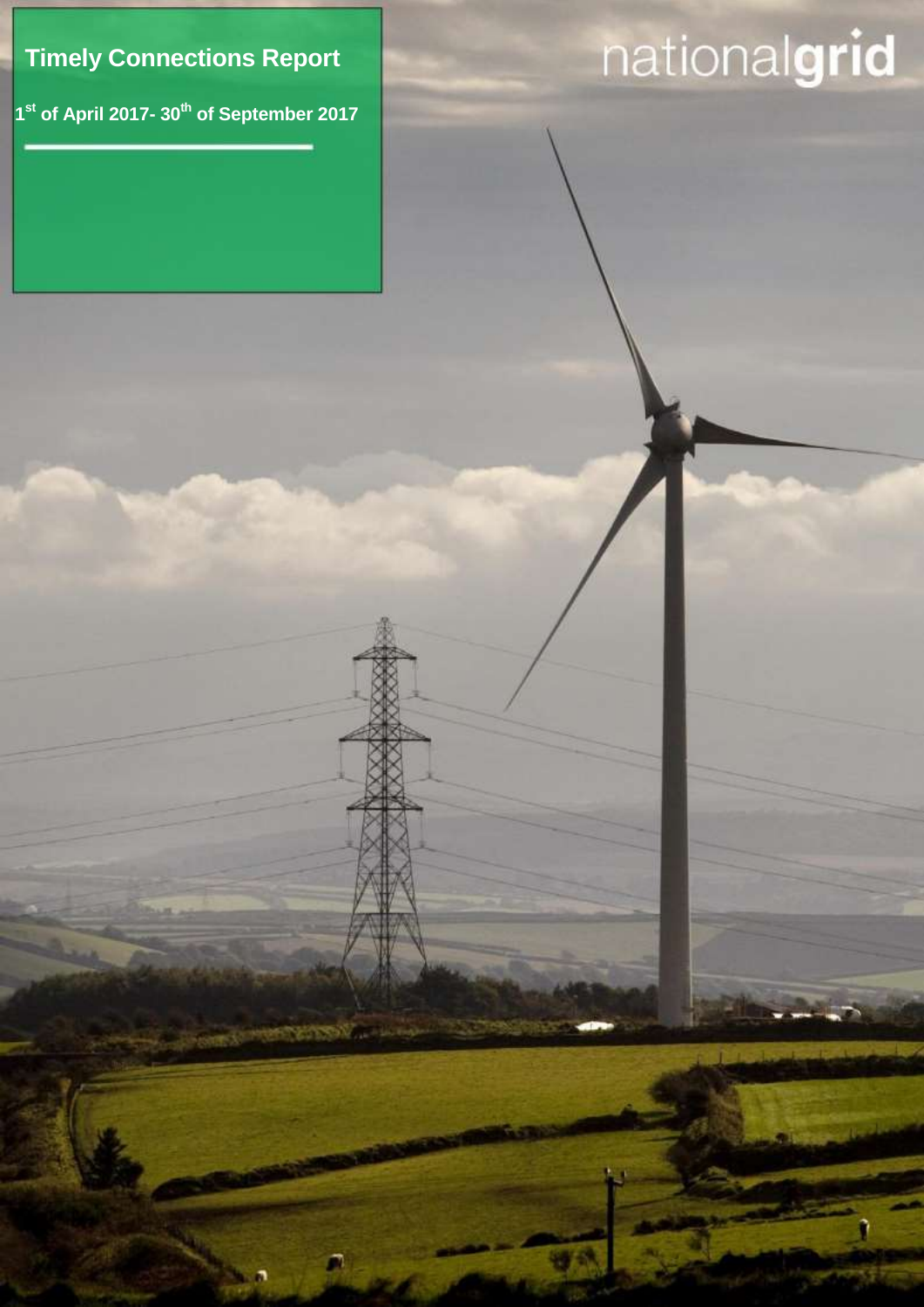## **1.1 About the Timely Connections Report ("the Report")**

The Report provides analysis of the new 78 licensed offers which have been made by National Grid, for the period 1<sup>st</sup> April 2017 to 30<sup>th</sup> September 2017.

The Report provides information on the factors that influence the connection dates being offered to customers and the timescales for connection by region. It also provides information on the type of generation seeking to connect.

In this Report we have included a section which looks at offers made under Connect and Manage arrangements and the average estimated advancement timescales provided to customers as a result a Connect and Manage offer.

#### **Previous copies of the Report can be found via the following link:**

<https://www.nationalgrid.com/uk/electricity/connections/after-you-have-connected>

#### **1.2 Key findings in this period**

This period in England and Wales has seen an increase from the previous reporting period with 90% of offers issued meeting the requested connection date, albeit some were provided with access restrictions which facilitated an earlier date than would have otherwise been provided.

Overall the amount of offers issued has decreased in this reporting period from 109 to 78 with the majority of applications remaining in England and Wales. 90% of projects in England and Wales have received connection dates in line with their application which is an increase of 20% from the previous period. Initiatives to improve the customer experience and the ongoing development of a connections strategy for connections in South Wales have helped to achieve this.

The issues highlighted in the previous report associated to the scale of the transmission reinforcements required still present a challenge in gaining planning consent and obtaining system access to complete transmission upgrade works. Many generation connections also remain in a 'scoping' phase without planning consent and therefore, there is significant uncertainty as to which generation is going to connect and in what timescales.

#### **1.3 Feedback**

We are continuing to review the content and format of this Report and therefore, your views are important to us. If you would like to provide feedback or have any questions regarding this Report then please do not hesitate to contact us via the following email address:

[transmissionconnections@nationalgrid.com](mailto:transmissionconnections@nationalgrid.com)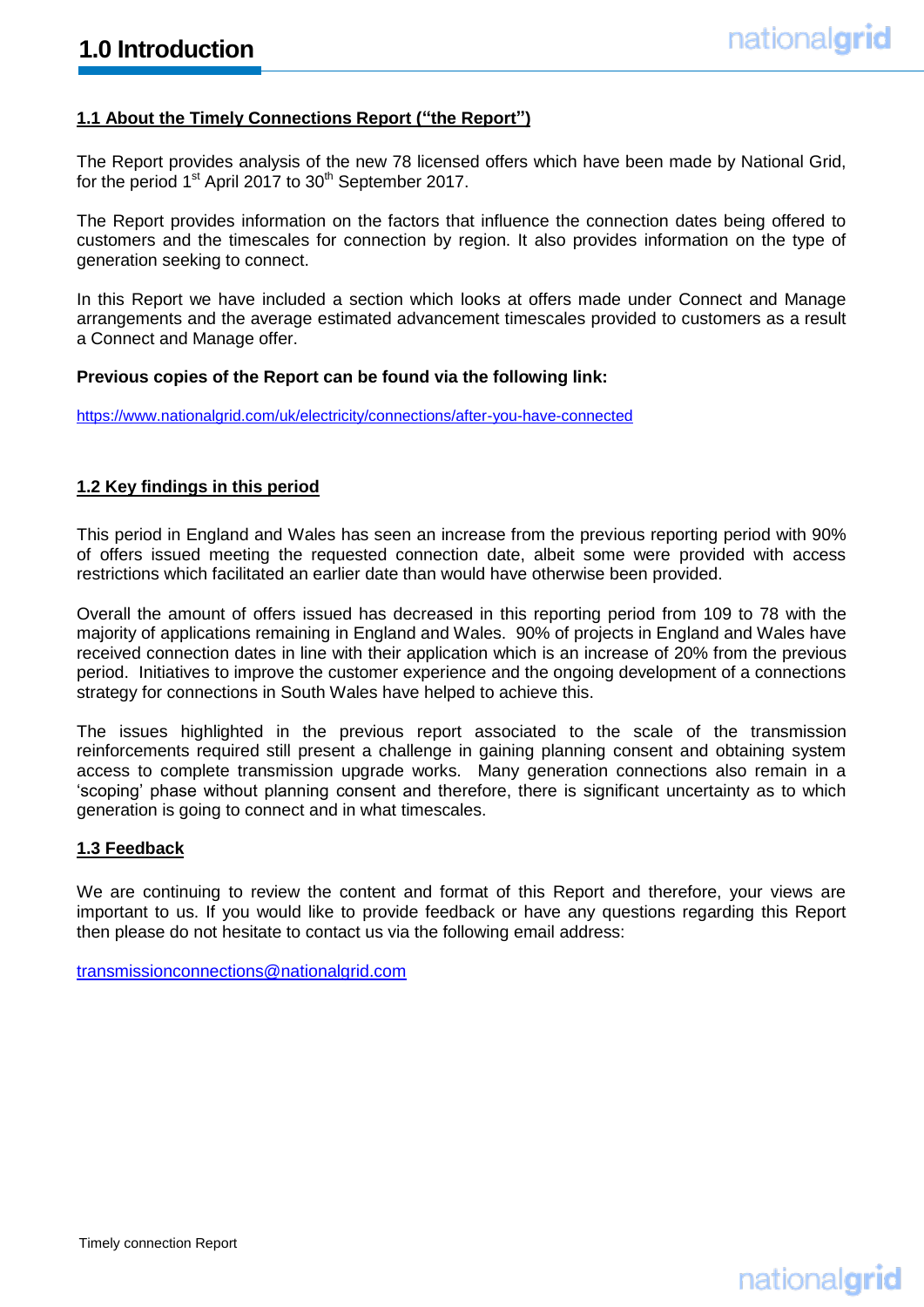# 2.1 Customer requested date vs. date offered and average difference

The table below shows the number of offers made by ETYS region, the number where the connection date offered was later than that which the customer requested and the average connection date difference (in months):

| <b>ETYS Region</b>      | No. of<br><b>Offers</b><br>made in<br>period | No. with later<br>connection<br>date than<br>requested | <b>Average connection date</b><br>difference **(months) |
|-------------------------|----------------------------------------------|--------------------------------------------------------|---------------------------------------------------------|
| <b>SP Transmission</b>  | 17                                           |                                                        |                                                         |
| <b>SHE Transmission</b> | 19                                           | 4                                                      | 6                                                       |
| West England and Wales* | 12                                           |                                                        | 8                                                       |
| <b>Southern England</b> | 3                                            |                                                        | 2                                                       |
| <b>Eastern England</b>  | 12                                           |                                                        |                                                         |
| <b>Northern England</b> | 15                                           |                                                        |                                                         |
| <b>Grand Total</b>      | 78                                           | $12 \,$                                                | N/A                                                     |

\* Please note that many of the offers in this area relate to Embedded Generation and the offer has been viewed in the context of the offer to the DNO rather than the offer to each individual Embedded Generator as is the case for Project Progression in Scotland.

\*\* Please note that for the treatment of "staged" offers (i.e. a single contract but with more than one stage of construction and / or capacity) an average has been derived for the purposes of the connection date difference. This has been achieved by summing the difference (in months) per stage and then dividing this total by the number of stages e.g. Stage 1 advancement of 12 months and Stage 2 advancement of 6 months = total 18 months (12 + 6) divided by 2 (stages) = 9 months average difference for that single contract. This value is then added to the other values for offers made within that ETYS region to determine the average connection date difference for that region.

#### **2.2 Factors that have influenced connection dates offered**

The bar chart below shows a summary of those factors that have influenced the connection dates which have been offered during this period:



Expressed as a percentage the factors show that for the 78 offers which were issued by National Grid during the period of 1st of April 2017- 30th of September 2017

- 86% met the customers requested completion date, some with interim access restrictions
- 8% were based upon the anticipated standard construction timescales
- 1% Due to missing deadline on Ecology survey
- 5% TO Offer Date(SPT/SHET only)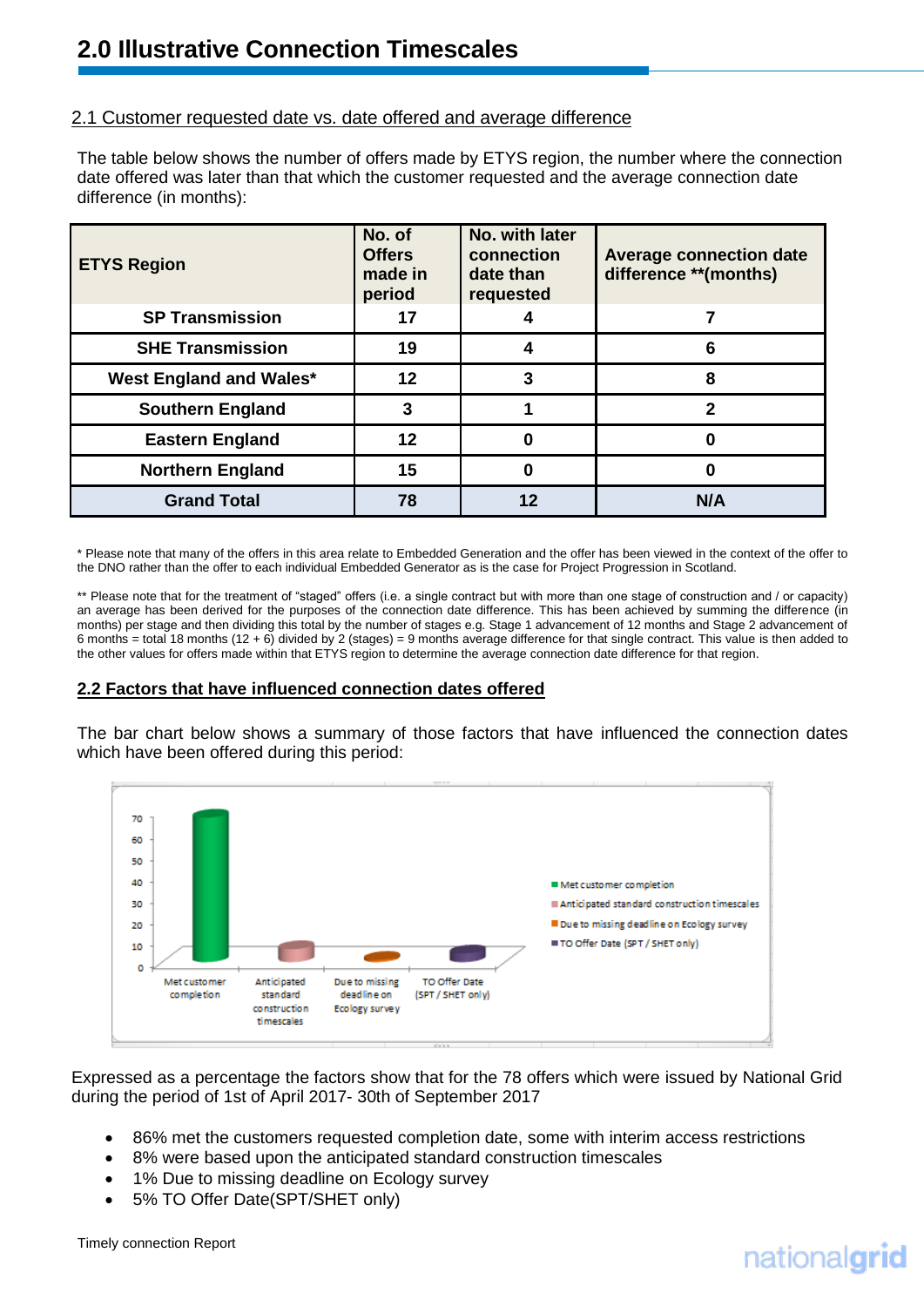| <b>ETYS Region</b>                      | No. of<br><b>Offers</b><br>made in<br>period | <b>Renewable</b> | <b>Non</b><br><b>Renewable</b> | <b>Demand</b>  | <b>Interconnect</b><br>or |
|-----------------------------------------|----------------------------------------------|------------------|--------------------------------|----------------|---------------------------|
| <b>SP Transmission</b>                  | 17                                           | 10               | 5                              | $\mathbf{2}$   | $\bf{0}$                  |
| <b>SHE Transmission</b>                 | 19                                           | 12               | 5                              | 1              | 1                         |
| <b>West England and</b><br><b>Wales</b> | 12                                           | $\overline{2}$   | $6\phantom{1}6$                | 4              | $\bf{0}$                  |
| <b>Southern England</b>                 | 3                                            | $\bf{0}$         |                                | $\overline{2}$ | $\bf{0}$                  |
| <b>Eastern England</b>                  | 12                                           | 1                | $6\phantom{1}6$                | 4              |                           |
| <b>Northern England</b>                 | 15                                           | $\overline{7}$   | $6\phantom{1}6$                | $\overline{2}$ | $\bf{0}$                  |
| <b>Grand Total</b>                      | 78                                           | 32               | 29                             | 15             | $\mathbf{2}$              |

## **3.1 Offers made by generation type**

Note: The classification "Renewable" includes low carbon technology and the demand figures include 'bulk' project progression offers as referenced above.

The data shows that there continues to be significant interest in applications for (or modifications related to) renewable projects in Scotland whereas in England and Wales the applications are for a broader spectrum of technology types. The more prominent effect of various Embedded Generation technology types in certain areas within England and Wales can also be seen (primarily) in West England and Wales.

## **3.2 Offers made by generation size**

| <b>ETYS Region</b>                 | <b>No. of Small</b><br><b>Offers made</b> | <b>No. of Medium</b><br><b>Offers made</b> | No. of Large<br><b>Offers made</b> | <b>No. of Demand</b><br><b>Offers made</b> |
|------------------------------------|-------------------------------------------|--------------------------------------------|------------------------------------|--------------------------------------------|
| <b>SHE</b><br><b>Transmission</b>  | 10                                        |                                            | 8                                  |                                            |
| <b>SP Transmission</b>             |                                           |                                            | 11                                 |                                            |
| <b>England and</b><br><b>Wales</b> |                                           |                                            | 29                                 |                                            |

Notes - does not include interconnectors and the majority of the 'Demand' offers in England and Wales relate to 'small' Embedded Generation rather than new demand connections. In terms of sizes the classification is as follows:

- $\Box$ A "Small" generator is a site that is: <10MW in SHE Transmission, <30MW in SP Transmission, <50MW across the England and Wales regions.
- A "Large" generator is a site that is: >10MW in SHE Transmission, >30MW in SP Transmission, >100MW across the England and П. Wales regions.
- $\Box$  The classification of "Medium" generator exists in the England and Wales regions and is a site that is >50MW and <100MW.